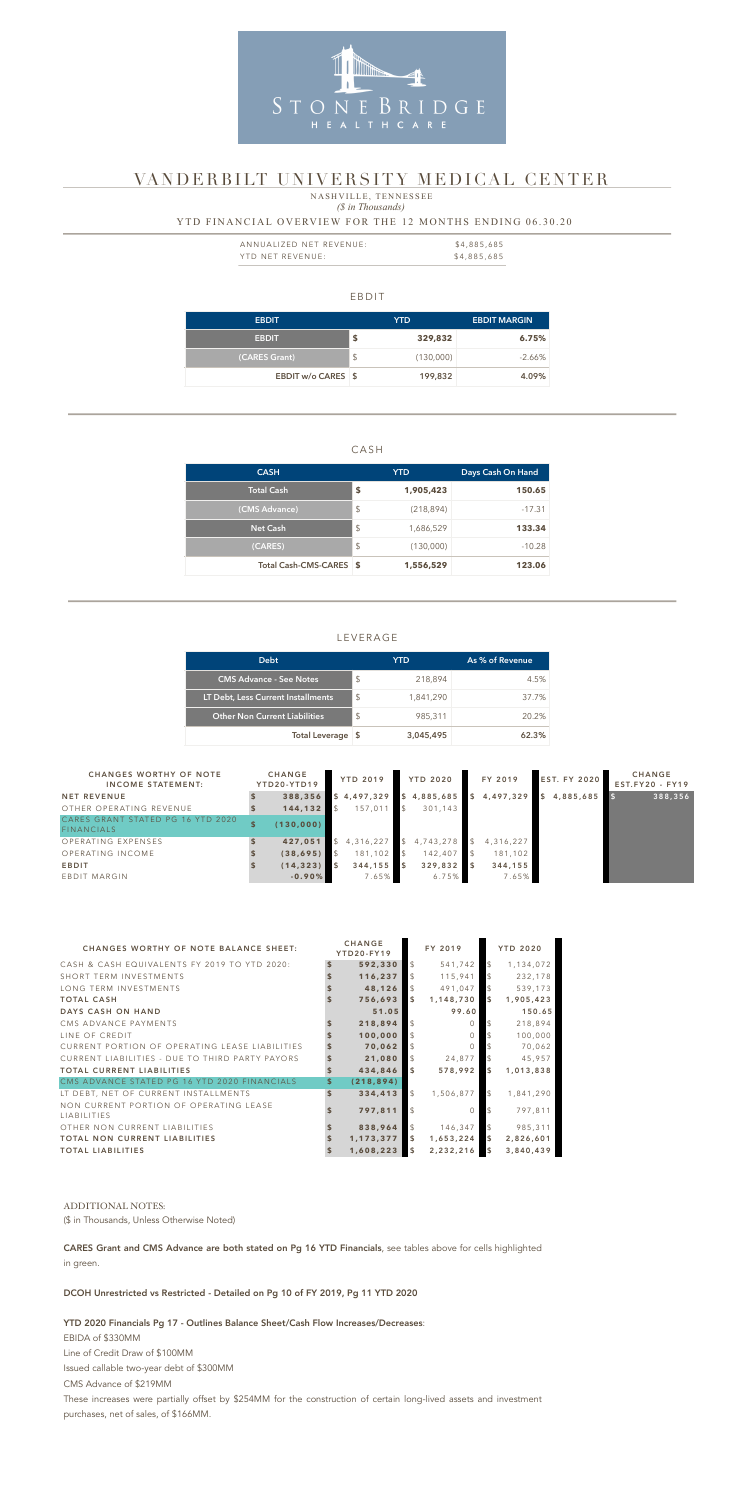

# EBDIT

# *(\$ in Thousands)*  YTD EBDIT WITH & WITHOUT CARES GRANT FOR THE 12 MONTHS ENDING 06.30.20 VANDERBILT UNIVERSITY MEDICAL CENTER

| ANNUALIZED NET REVENUE: | \$4,885,685 |
|-------------------------|-------------|
| YTD NET REVENUE:        | \$4,885,685 |

# EBDIT YTD 2020

| <b>EBDIT</b>             |               | <b>YTD</b> | <b>EBDIT MARGIN</b> |
|--------------------------|---------------|------------|---------------------|
| <b>Operating Income</b>  | $\frac{1}{2}$ | 142,407    |                     |
| <b>Plus Interest</b>     | $\mathcal{L}$ | 60,771     |                     |
| <b>Plus Depreciation</b> | $\frac{1}{2}$ | 126,654    |                     |
| Total EBDIT \$           |               | 329,832    | 6.75%               |

# CARES GRANT

| <b>CARES GRANT</b>         | <b>Notes</b>                         | <b>YTD</b> |
|----------------------------|--------------------------------------|------------|
| <b>CARES Grant</b>         | See Notes on Pg 1 of<br>this Summary |            |
| <b>Total CARES Funding</b> |                                      | (130,000)  |

### EBDIT WITHOUT CARES

| <b>EBDIT WITHOUT CARES</b> |     | YTD.      | <b>EBDIT MARGIN</b> |
|----------------------------|-----|-----------|---------------------|
| <b>EBDIT w/ CARES</b>      | S   | 329,832   | 6.75%               |
| (CARES)                    | \$. | (130,000) | $-2.66\%$           |
| Total EBDIT w/o CARES \$   |     | 199,832   | 4.09%               |